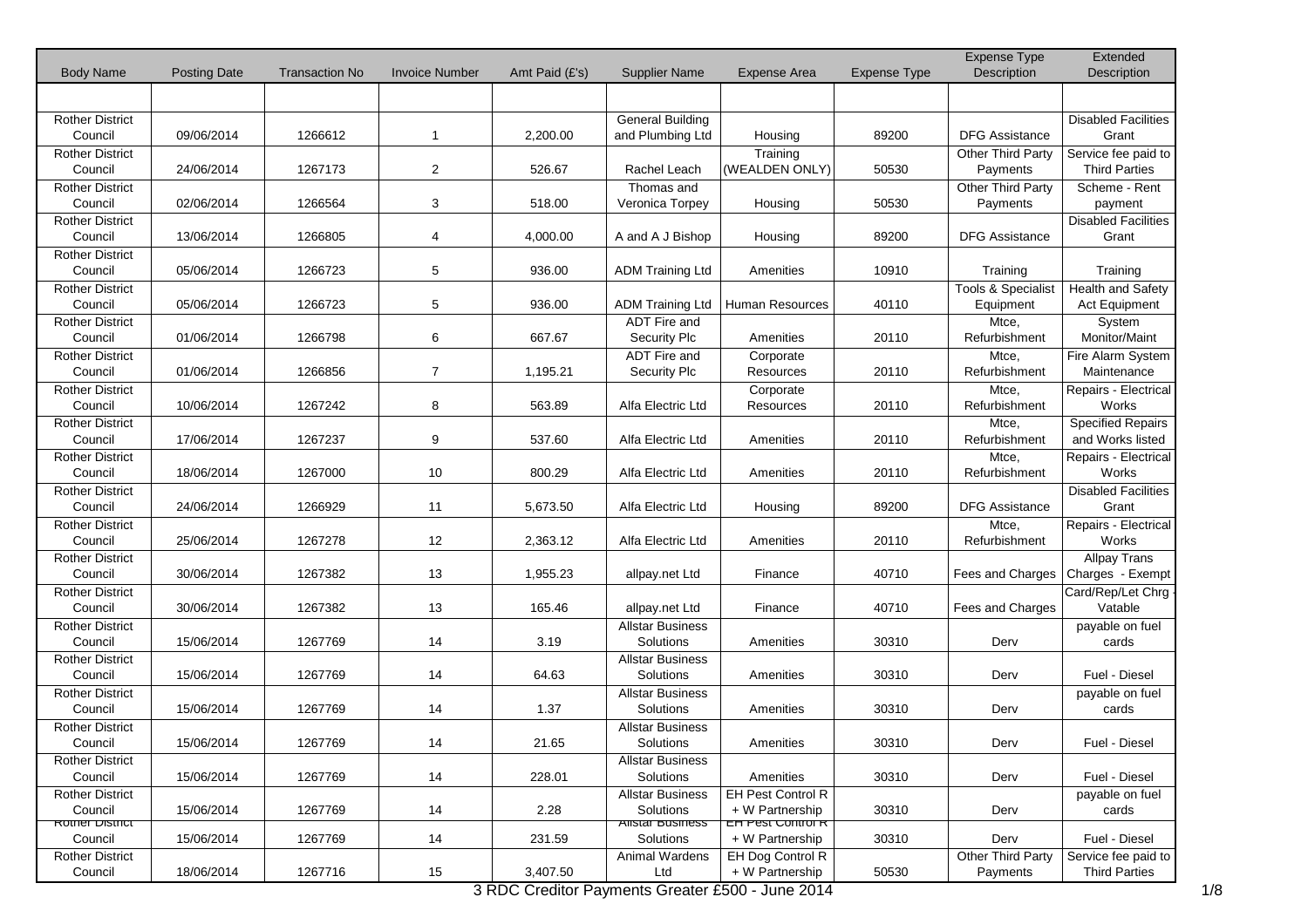|                        |                     |                       |                       |                  |                         |                             |              | <b>Expense Type</b>   | Extended                   |
|------------------------|---------------------|-----------------------|-----------------------|------------------|-------------------------|-----------------------------|--------------|-----------------------|----------------------------|
| <b>Body Name</b>       | <b>Posting Date</b> | <b>Transaction No</b> | <b>Invoice Number</b> | Amt Paid $(E's)$ | <b>Supplier Name</b>    | <b>Expense Area</b>         | Expense Type | Description           | <b>Description</b>         |
| <b>Rother District</b> |                     |                       |                       |                  | Animal Wardens          | EH Dog Control R            |              | Other Third Party     | Service fee paid to        |
| Council                | 30/06/2014          | 1267294               | 16                    | 3,887.40         | Ltd                     | + W Partnership             | 50530        | Payments              | <b>Third Parties</b>       |
| <b>Rother District</b> |                     |                       |                       |                  | Arthur C Towner         |                             |              | Mtce,                 |                            |
| Council                | 13/06/2014          | 1267253               | 17                    | 2,503.20         | Ltd                     | Amenities                   | 20110        | Refurbishment         | Memorial                   |
| <b>Rother District</b> |                     |                       |                       |                  | Arthur C Towner         |                             |              | Mtce,                 |                            |
| Council                | 13/06/2014          | 1267253               | 17                    | 1,680.00         | Ltd                     | Amenities                   | 20110        | Refurbishment         | Memorial                   |
| <b>Rother District</b> |                     |                       |                       |                  |                         |                             |              | Other Third Party     | <b>Audit Commission</b>    |
| Council                | 25/06/2014          | 1267377               | 18                    | 18,981.00        | <b>BDO LLP</b>          | Finance                     | 50530        | Payments              | Fees                       |
| <b>Rother District</b> |                     |                       |                       |                  | <b>Beckett Brothers</b> |                             |              |                       | <b>Disabled Facilities</b> |
| Council                | 24/06/2014          | 1266931               | 19                    | 1,235.00         | Ltd                     | Housing                     | 89200        | <b>DFG Assistance</b> | Grant                      |
| <b>Rother District</b> |                     |                       |                       |                  | <b>Beckett Brothers</b> |                             |              |                       | <b>Disabled Facilities</b> |
| Council                | 24/06/2014          | 1266984               | 20                    | 4.550.00         | Ltd                     | Housing                     | 89200        | <b>DFG Assistance</b> | Grant                      |
| <b>Rother District</b> |                     |                       |                       |                  |                         | Joint Waste                 |              | Partnership           | <b>CLIENT Joint</b>        |
| Council                | 30/06/2014          | 1267466               | 21                    | 7,578.00         | Bevan Brittan LLP       | <b>Contract Client Unit</b> | 42000        | Projects              | <b>Waste Cost</b>          |
| <b>Rother District</b> |                     |                       |                       |                  | Telecommunication       |                             |              |                       | <b>BT Smartnumber</b>      |
| Council                | 02/06/2014          | 1266762               | 22                    | 911.17           | s plc                   | Technology                  | 40910        | Telephones            | Charges                    |
| <b>Rother District</b> |                     |                       |                       |                  | Telecommunication       |                             |              |                       |                            |
| Council                | 27/06/2014          | 1267353               | 23                    | 4,065.41         | s plc                   | Technology                  | 40910        | Telephones            | <b>BT-Rental-General</b>   |
| <b>Rother District</b> |                     |                       |                       |                  | Telecommunication       |                             |              |                       | <b>BT Smartnumber</b>      |
| Council                | 27/06/2014          | 1267353               | 23                    | 1,134.00         | s plc                   | Technology                  | 40910        | Telephones            | Charges                    |
| <b>Rother District</b> |                     |                       |                       |                  |                         |                             |              | Stationery (NON       |                            |
| Council                | 03/06/2014          | 1266717               | 24                    | 1,001.16         | Cale Briparc Ltd        | Amenities                   | 40510        | PRINT ROOM)           | <b>Car Park Tickets</b>    |
| <b>Rother District</b> |                     |                       |                       |                  |                         |                             |              |                       | Packaging of               |
| Council                | 03/06/2014          | 1266717               | 24                    | 34.80            | Cale Briparc Ltd        | Amenities                   | 40810        | Postages              | Equipm                     |
| <b>Rother District</b> |                     |                       |                       |                  |                         |                             |              | Stationery (NON       |                            |
| Council                | 03/06/2014          | 11002363              | 25                    | $-1,001.16$      | Cale Briparc Ltd        | Amenities                   | 40510        | PRINT ROOM)           | Car Park Tickets           |
| <b>Rother District</b> |                     |                       |                       |                  |                         |                             |              |                       | Packaging of               |
| Council                | 03/06/2014          | 11002363              | 25                    | $-66.00$         | Cale Briparc Ltd        | Amenities                   | 40810        | Postages              | Equipm                     |
| <b>Rother District</b> |                     |                       |                       |                  |                         |                             |              |                       | <b>Empty Homes</b>         |
| Council                | 13/06/2014          | 1267300               | 26                    | 12,272.48        | CapacityGrid            | Finance                     | 40710        | Fees and Charges      | Review (Liberata)          |
| <b>Rother District</b> |                     |                       |                       |                  | Capita Business         |                             |              |                       |                            |
| Council                | 04/06/2014          | 1267097               | 27                    | 1,300.55         | Services Ltd            | Finance                     | 40710        | Fees and Charges      | <b>Bank Charges</b>        |
| <b>Rother District</b> |                     |                       |                       |                  | Capita Business         |                             |              |                       | Software for               |
| Council                | 20/06/2014          | 1267229               | 28                    | 2,408.40         | Services Ltd            | Finance                     | 40710        | Fees and Charges      | Academy System             |
| <b>Rother District</b> |                     |                       |                       |                  | Coin Co                 |                             |              |                       | Cash Security Fees-        |
| Council                | 30/06/2014          | 1267358               | 29                    | 784.90           | International PLC       | Amenities                   | 40710        | Fees and Charges      | Car Parks                  |
| <b>Rother District</b> |                     |                       |                       |                  | Coin Co                 |                             |              | Other Third Party     | Cash Security-             |
| Council                | 30/06/2014          | 1267358               | 29                    | 69.65            | International PLC       | Finance                     | 50530        | Payments              | Bexhill                    |
| <b>Rother District</b> |                     |                       |                       |                  |                         |                             |              | Grants - Other        | Youth Culture              |
| Council                | 27/06/2014          | 1267267               | 30                    | 1,200.00         | <b>Culture Shift</b>    | Amenities                   | 50410        | Organisations         | <b>Network</b>             |
| <b>Rother District</b> |                     |                       |                       |                  |                         |                             |              |                       | <b>Disabled Facilities</b> |
| Council                | 30/06/2014          | 1267134               | 31                    | 1,000.00         | Dolphin Lifts Kent      | Housing                     | 89200        | <b>DFG Assistance</b> | Grant                      |
| Rother District        |                     |                       |                       |                  |                         |                             |              |                       |                            |
| Council                | 25/06/2014          | 1267250               | 32                    | 6,656.40         | Easynet Ltd             | Technology                  | 40910        | Telephones            | <b>Leased Line Rental</b>  |
| <b>Rother District</b> |                     |                       |                       |                  | Research and            |                             |              |                       |                            |
| Council                | 25/06/2014          | 1267206               | 33                    | 7,191.00         | Consulting Ltd          | Regeneration                | 40710        | Fees and Charges      | <b>Consultants Fees</b>    |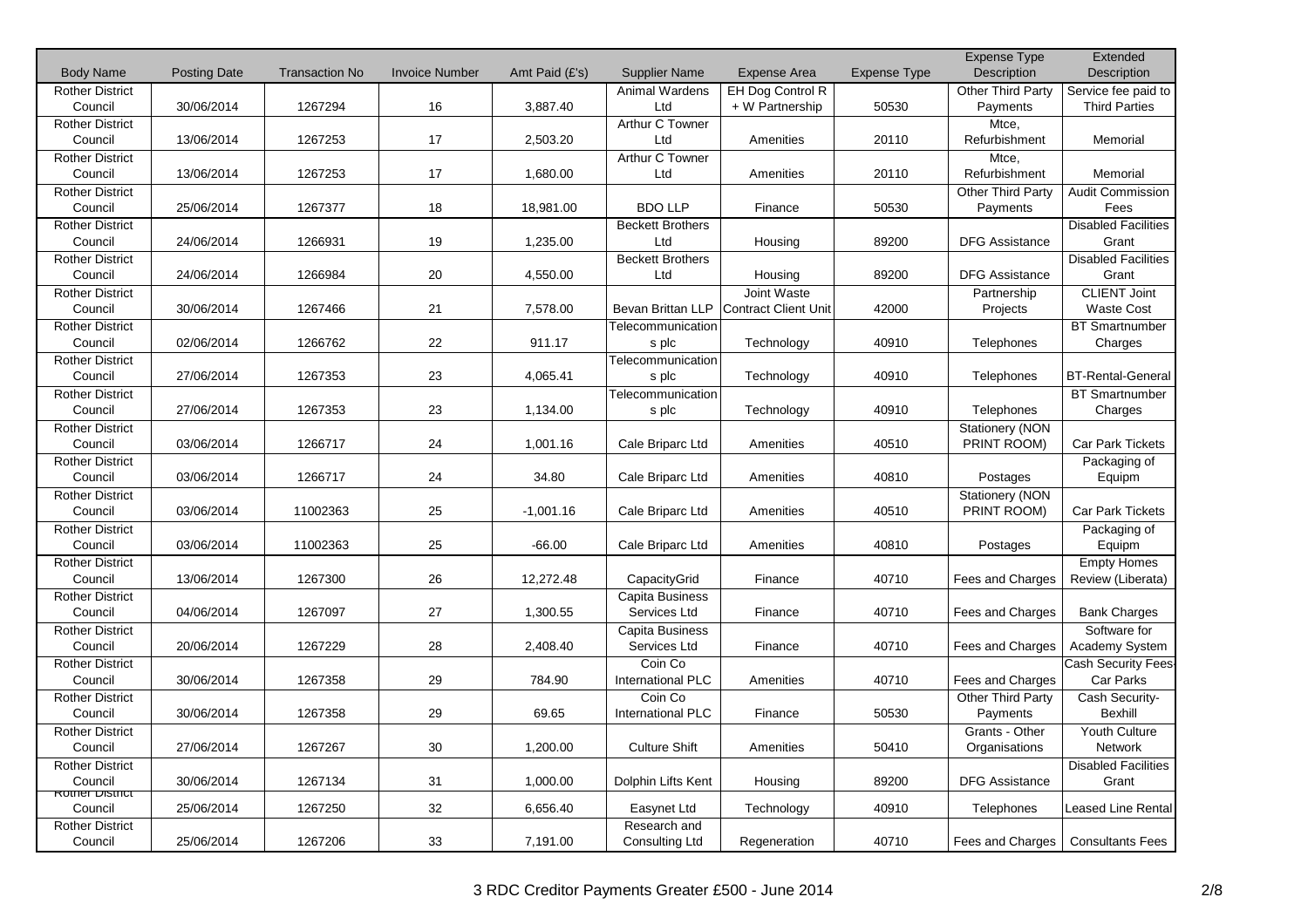|                        |                     |                       |                       |                |                           |                      |                     | <b>Expense Type</b>        | Extended                   |
|------------------------|---------------------|-----------------------|-----------------------|----------------|---------------------------|----------------------|---------------------|----------------------------|----------------------------|
| <b>Body Name</b>       | <b>Posting Date</b> | <b>Transaction No</b> | <b>Invoice Number</b> | Amt Paid (£'s) | <b>Supplier Name</b>      | <b>Expense Area</b>  | <b>Expense Type</b> | Description                | Description                |
| <b>Rother District</b> |                     |                       |                       |                | Landscapes                |                      |                     | Premises-Routine           | Maintenance                |
| Council                | 30/06/2014          | 1267452               | 34                    | 74,131.55      | Maintenance Ltd           | Amenities            | 20910               | <b>Grounds Mtce</b>        | Contracts                  |
| <b>Rother District</b> |                     |                       |                       |                | <b>Family Mosaic</b>      |                      |                     |                            | <b>Disabled Facilities</b> |
| Council                | 02/06/2014          | 1266518               | 35                    | 556.50         | Housing                   | Housing              | 89200               | <b>DFG Assistance</b>      | Grant                      |
| <b>Rother District</b> |                     |                       |                       |                | <b>Family Mosaic</b>      |                      |                     |                            | <b>Disabled Facilities</b> |
| Council                | 11/06/2014          | 1266756               | 36                    | 600.00         | Housing                   | Housing              | 89200               | <b>DFG Assistance</b>      | Grant                      |
| <b>Rother District</b> |                     |                       |                       |                | <b>Family Mosaic</b>      |                      |                     |                            | <b>Disabled Facilities</b> |
| Council                | 13/06/2014          | 1266807               | 37                    | 600.00         | Housing                   | Housing              | 89200               | <b>DFG Assistance</b>      | Grant                      |
| <b>Rother District</b> |                     |                       |                       |                | Family Mosaic             |                      |                     |                            | <b>Disabled Facilities</b> |
| Council                | 24/06/2014          | 1266930               | 38                    | 851.02         | Housing                   | Housing              | 89200               | <b>DFG Assistance</b>      | Grant                      |
| <b>Rother District</b> |                     |                       |                       |                | Family Mosaic             |                      |                     |                            | <b>Disabled Facilities</b> |
| Council                | 24/06/2014          | 1266934               | 39                    | 677.10         | Housing                   | Housing              | 89200               | <b>DFG Assistance</b>      | Grant                      |
| <b>Rother District</b> |                     |                       |                       |                |                           |                      |                     |                            | to Private                 |
| Council                | 10/06/2014          | 1266897               | 40                    | 18,333.64      | Freedom Leisure           | Amenities            | 50510               | <b>Private Contractors</b> | Contracto                  |
| <b>Rother District</b> |                     |                       |                       |                |                           |                      |                     |                            | to Private                 |
| Council                | 10/06/2014          | 1266897               | 40                    | 6,233.45       | Freedom Leisure           | Amenities            | 50510               | <b>Private Contractors</b> | Contracto                  |
| <b>Rother District</b> |                     |                       |                       |                |                           |                      |                     |                            | to Private                 |
| Council                | 10/06/2014          | 1266897               | 40                    | 12,100.21      | Freedom Leisure           | Amenities            | 50510               | <b>Private Contractors</b> | Contracto                  |
| <b>Rother District</b> |                     |                       |                       |                |                           | Corporate            |                     |                            |                            |
| Council                | 30/06/2014          | 1267327               | 41                    | 1,050.00       | G L Hearn Ltd             | Resources            | 40710               | Fees and Charges           | <b>Consultants Fees</b>    |
| <b>Rother District</b> |                     |                       |                       |                |                           |                      |                     |                            | <b>Disabled Facilities</b> |
| Council                | 24/06/2014          | 1266933               | 42                    | 4,490.00       | <b>GMS Adaptations</b>    | Housing              | 89200               | <b>DFG Assistance</b>      | Grant                      |
| <b>Rother District</b> |                     |                       |                       |                | <b>GOSS Interactive</b>   |                      |                     | Equipment (IT              | Maint Web Content          |
| Council                | 30/06/2014          | 1267209               | 43                    | 662.40         | Ltd                       | Technology           | 41120               | ONLY)                      | <b>Mngmnt Sys</b>          |
| <b>Rother District</b> |                     |                       |                       |                | <b>Rother Mediation</b>   | EH Pollution $R + W$ |                     | Assoc et al                | Hastings + Rother          |
| Council                | 10/06/2014          | 1266802               | 44                    | 2,100.00       | Service                   | Partnership          | 50310               | (Committee                 | CAB - Mediation S          |
| <b>Rother District</b> |                     |                       |                       |                | <b>Hastoe Housing</b>     |                      |                     | Housing                    | <b>Housing Dev Grant-</b>  |
| Council                | 19/06/2014          | 1267255               | 45                    | 65,000.00      | Association Ltd           | Housing              | 89300               | Development Grant          | Hastoe - Burwash           |
| <b>Rother District</b> |                     |                       |                       |                | <b>Hastoe Housing</b>     |                      |                     | Housing                    | Hastoe - Hurst             |
| Council                | 19/06/2014          | 1267256               | 46                    | 65,000.00      | <b>Association Ltd</b>    | Housing              | 89300               | Development Grant          | Green                      |
| <b>Rother District</b> |                     |                       |                       |                |                           |                      |                     |                            | <b>CCTV System</b>         |
| Council                | 04/06/2014          | 1266863               | 47                    | 1,436.15       | Haven Security Ltd        | Amenities            | 40710               | Fees and Charges           | Maintenance                |
| <b>Rother District</b> |                     |                       |                       |                | Haymarket Media           |                      |                     | Advertising                | Advertising Vacant         |
| Council                | 30/06/2014          | 1267576               | 48                    | 4,562.40       | Group Ltd                 | Human Resources      | 11010               | Vacancies                  | Post                       |
| <b>Rother District</b> |                     |                       |                       |                | <b>Hays Specialist</b>    |                      |                     |                            |                            |
| Council                | 05/06/2014          | 1266800               | 49                    | 1,221.84       | <b>Recruitment Ltd</b>    | Housing              | 10410               | <b>Agency Staff</b>        | <b>Agency Staff</b>        |
| <b>Rother District</b> |                     |                       |                       |                | <b>Hays Specialist</b>    |                      |                     |                            |                            |
| Council                | 13/06/2014          | 1267323               | 50                    | 1,221.84       | Recruitment Ltd           | Housing              | 10410               | <b>Agency Staff</b>        | <b>Agency Staff</b>        |
| <b>Rother District</b> |                     |                       |                       |                | <b>Hays Specialist</b>    |                      |                     |                            |                            |
| Council                | 19/06/2014          | 1267210               | 51                    | 1,221.84       | Recruitment Ltd           | Housing              | 10410               | <b>Agency Staff</b>        | <b>Agency Staff</b>        |
| <b>Rother District</b> |                     |                       |                       |                | <b>Hays Specialist</b>    |                      |                     |                            |                            |
| Council                | 25/06/2014          | 1267324               | 52                    | 1,221.84       | <b>Recruitment Ltd</b>    | Housing              | 10410               | <b>Agency Staff</b>        | <b>Agency Staff</b>        |
| <b>Rother District</b> |                     |                       |                       |                |                           |                      |                     | <b>Contract Payments</b>   | Capital-Contract           |
| Council                | 16/06/2014          | 1267637               | 53                    | 59,074.80      | <b>Ideal Networks Ltd</b> | Technology           | 86050               | - General                  | Payments -                 |
| <b>Rother District</b> |                     |                       |                       |                |                           |                      |                     |                            | <b>Disabled Facilities</b> |
| Council                | 24/06/2014          | 1266935               | 54                    | 1,327.00       | J D Mills Ltd             | Housing              | 89200               | <b>DFG Assistance</b>      | Grant                      |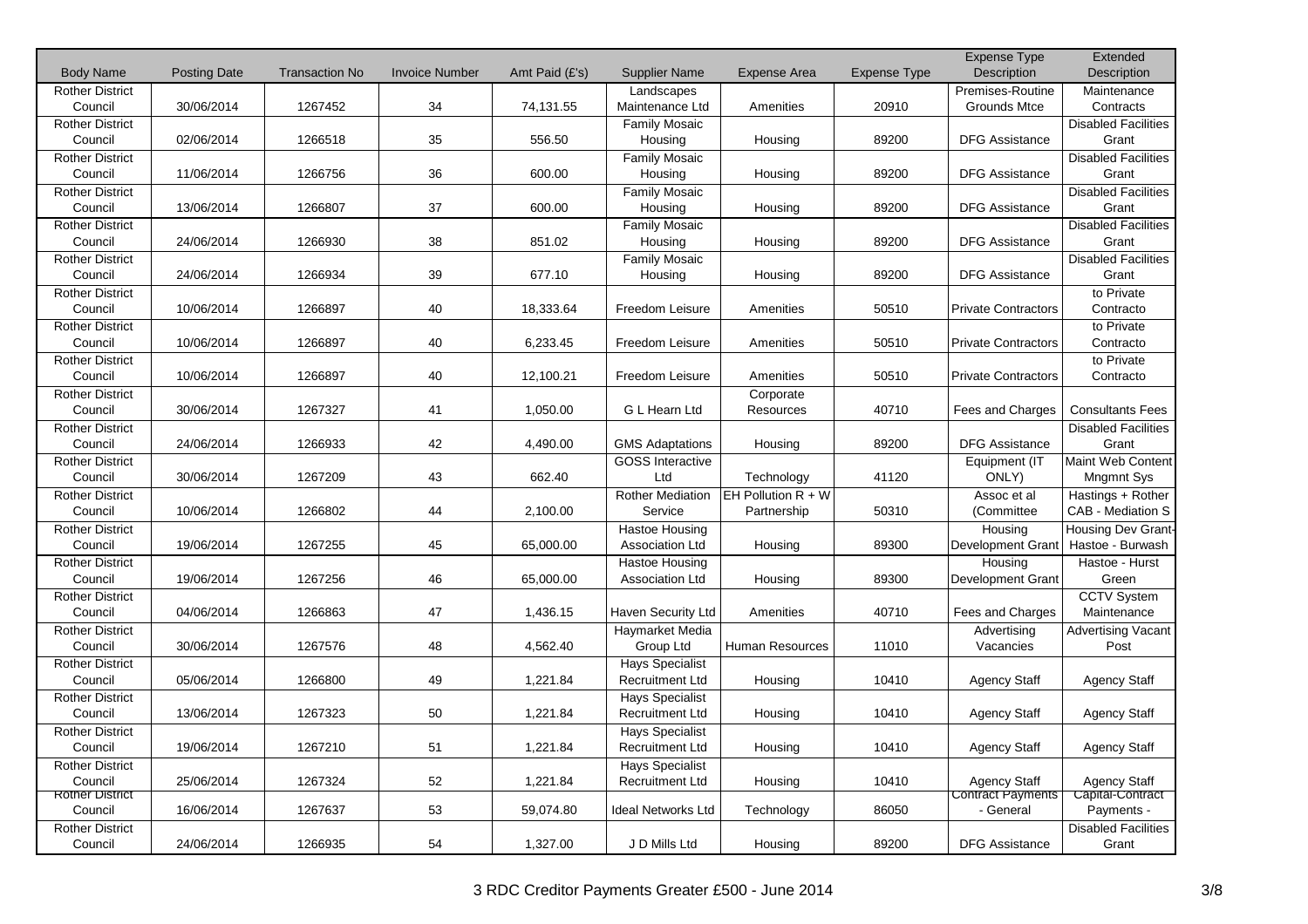|                                   |                     |                       |                       |                |                              |                                                   |                     | <b>Expense Type</b>           | Extended                                  |
|-----------------------------------|---------------------|-----------------------|-----------------------|----------------|------------------------------|---------------------------------------------------|---------------------|-------------------------------|-------------------------------------------|
| <b>Body Name</b>                  | <b>Posting Date</b> | <b>Transaction No</b> | <b>Invoice Number</b> | Amt Paid (£'s) | <b>Supplier Name</b>         | <b>Expense Area</b>                               | <b>Expense Type</b> | Description                   | <b>Description</b>                        |
| <b>Rother District</b>            |                     |                       |                       |                | <b>Johnston</b>              |                                                   |                     | Advertising                   | <b>Advertising Vacant</b>                 |
| Council                           | 27/06/2014          | 1267335               | 55                    | 556.20         | Publishing Ltd               | Human Resources                                   | 11010               | Vacancies                     | Post                                      |
| <b>Rother District</b>            |                     |                       |                       |                | <b>Kent County</b>           |                                                   |                     |                               | Copier Rental and                         |
| Council                           | 09/06/2014          | 1266904               | 56                    | 2,302.12       | Council (KCS)                | Technology                                        | 41210               | <b>Operational Leases</b>     | Service                                   |
| <b>Rother District</b>            |                     |                       |                       |                | <b>Kent County</b>           |                                                   |                     | Contracts (PRINT              | Copier Rental and                         |
| Council                           | 09/06/2014          | 1266904               | 56                    | 5,449.66       | Council (KCS)                | Technology                                        | 41250               | ROOM ONLY)                    | Service                                   |
| <b>Rother District</b>            |                     |                       |                       |                | Kier Services -              | Joint Waste                                       |                     |                               | <b>CORE Joint Waste</b>                   |
| Council                           | 01/06/2014          | 1266830               | 57                    | 1,154,522.98   | Environmental                | <b>Contract Client Unit</b>                       | 50510               | <b>Private Contractors</b>    | Cost                                      |
| <b>Rother District</b>            |                     |                       |                       |                | Kier Services -              | Joint Waste                                       |                     | Partnership                   | <b>CLIENT Joint</b>                       |
| Council                           | 01/06/2014          | 1266983               | 58                    | 480,000.00     | Environmental                | <b>Contract Client Unit</b>                       | 42000               | Projects                      | <b>Waste Cost</b>                         |
| <b>Rother District</b>            |                     |                       |                       |                | Kier Services -              |                                                   |                     |                               | Capital - Purchase                        |
| Council                           | 09/06/2014          | 1266982               | 59                    | 45,192.00      | Environmental                | Amenities                                         | 86130               | Equipment                     | of Equipment                              |
| <b>Rother District</b>            |                     |                       |                       |                | Kier Services -              |                                                   |                     |                               | Charges - Glass                           |
| Council                           | 20/06/2014          | 1267014               | 60                    | 9,000.00       | Environmental                | Amenities                                         | 50520               | <b>Other Agencies</b>         | Recycling                                 |
| <b>Rother District</b>            |                     |                       |                       |                | Kier Services -              | Joint Waste                                       |                     |                               | <b>VARIABLE CORE</b>                      |
| Council                           | 26/06/2014          | 1267222               | 61                    | 62,273.15      | Environmental                | <b>Contract Client Unit</b>                       | 50510               | <b>Private Contractors</b>    | Joint Waste Cost                          |
| <b>Rother District</b>            |                     |                       |                       |                | Kier Services -              | Joint Waste                                       |                     |                               | <b>VARIABLE CORE</b>                      |
| Council                           | 26/06/2014          | 1267223               | 62                    | 56,462.63      | Environmental                | <b>Contract Client Unit</b>                       | 50510               | <b>Private Contractors</b>    | Joint Waste Cost                          |
| <b>Rother District</b>            |                     |                       |                       |                | Kier Services -              |                                                   |                     |                               | <b>Waste Collection</b>                   |
| Council                           | 30/06/2014          | 1267257               | 63                    | 150,068.40     | Environmental                | Amenities                                         | 50510               | <b>Private Contractors</b>    | Contract                                  |
| <b>Rother District</b>            |                     |                       |                       |                | Kier Services -              |                                                   |                     |                               | Capital - Purchase                        |
| Council                           | 30/06/2014          | 1267620               | 64                    | 404,532.00     | Environmental                | Amenities                                         | 86130               | Equipment                     | of Equipment                              |
| <b>Rother District</b>            |                     |                       |                       |                | <b>Land Securities</b>       |                                                   |                     |                               | Service Charge-                           |
| Council                           | 02/06/2014          | 1266794               | 65                    | 6,305.70       | Properties Ltd               | Amenities                                         | 40710               | Fees and Charges              | <b>Land Securities</b>                    |
| <b>Rother District</b>            |                     |                       |                       |                | <b>Land Securities</b>       |                                                   |                     |                               | Service Charge-                           |
| Council                           | 25/06/2014          | 11002374              | 66                    | $-889.64$      | Properties Ltd               | Amenities                                         | 40710               | Fees and Charges              | <b>Land Securities</b>                    |
| <b>Rother District</b>            |                     |                       |                       |                | Legacy Telecom               |                                                   |                     | <b>Tools &amp; Specialist</b> | Carriage/Handling                         |
| Council                           | 13/06/2014          | 1266893               | 67                    | 10.20          | Ltd                          | Technology                                        | 40110               | Equipment                     | Charge                                    |
| <b>Rother District</b>            |                     |                       |                       |                | Legacy Telecom               |                                                   |                     |                               |                                           |
| Council                           | 13/06/2014          | 1266893               | 67                    | 588.00         | Ltd                          | Technology                                        | 40910               | Telephones                    | Headset                                   |
| <b>Rother District</b>            |                     |                       |                       |                | Local Government             |                                                   |                     |                               |                                           |
| Council                           | 24/06/2014          | 1267366               | 68                    | 3,386.42       | Association                  | Planning                                          | 40710               | Fees and Charges              | <b>Consultants Fees</b>                   |
| <b>Rother District</b>            |                     |                       |                       |                | <b>MGCare Executive</b>      | <b>Private Hire</b>                               |                     |                               | EnvH- Hackney                             |
| Council                           | 24/06/2014          | 1267439               | 69                    | 1,276.00       | Ltd t/a uCheck               | Licenses $R + W$                                  | 40710               | Fees and Charges              | Carriage Licensing                        |
| <b>Rother District</b>            |                     |                       |                       |                | <b>MGCare Executive</b>      | <b>Private Hire</b>                               |                     |                               | EnvH-Hackney                              |
| Council                           | 24/06/2014          | 1267439               | 69                    | 250.12         | Ltd t/a uCheck               | Licenses $R + W$                                  | 40710               | Fees and Charges              | Carriage Licensing                        |
| <b>Rother District</b>            |                     |                       |                       |                |                              |                                                   |                     | Equipment (IT                 | New Computer                              |
| Council                           | 19/06/2014          | 1266992               | 70                    | 508.34         | Misco                        | Technology                                        | 41120               | ONLY)                         | Hardware                                  |
| <b>Rother District</b>            |                     |                       |                       |                | <b>Westminster Bank</b>      |                                                   |                     |                               |                                           |
| Council                           | 30/06/2014          | 1267115               | 71                    | 2,321.80       | <b>PLC</b>                   | Finance                                           | 40710               | Fees and Charges              | <b>Bank Charges</b>                       |
| <b>Rother District</b>            |                     |                       |                       |                | NewAuto Ltd T/A              | <b>Private Hire</b>                               |                     | Other Third Party             | EnvH- Taxi Licence                        |
| Council<br><b>ROTHER DISTRICT</b> | 13/06/2014          | 1267171               | 72                    | 886.08         | MOGO (UK)<br><b>normgate</b> | Licenses $R + W$<br><del>EH FOOQ H</del> yg / Tac | 50530               | Payments<br>Computer Licences | <b>Plates</b><br><b>Envn-</b> ivortrigate |
| Council                           | 18/06/2014          | 1267762               | 73                    | 4,244.44       | Information                  | / Water Purity R +                                | 41140               | (IT TO BUY ONLY)              | Support &                                 |
| <b>Rother District</b>            |                     |                       |                       |                | Information                  | EH Pollution $R + W$                              |                     | <b>Computer Licences</b>      | Support &                                 |
| Council                           | 18/06/2014          | 1267762               | 73                    | 4,244.44       | Solutions UK Ltd             | Partnership                                       | 41140               | (IT TO BUY ONLY)              | Maintenance                               |
|                                   |                     |                       |                       |                |                              |                                                   |                     |                               |                                           |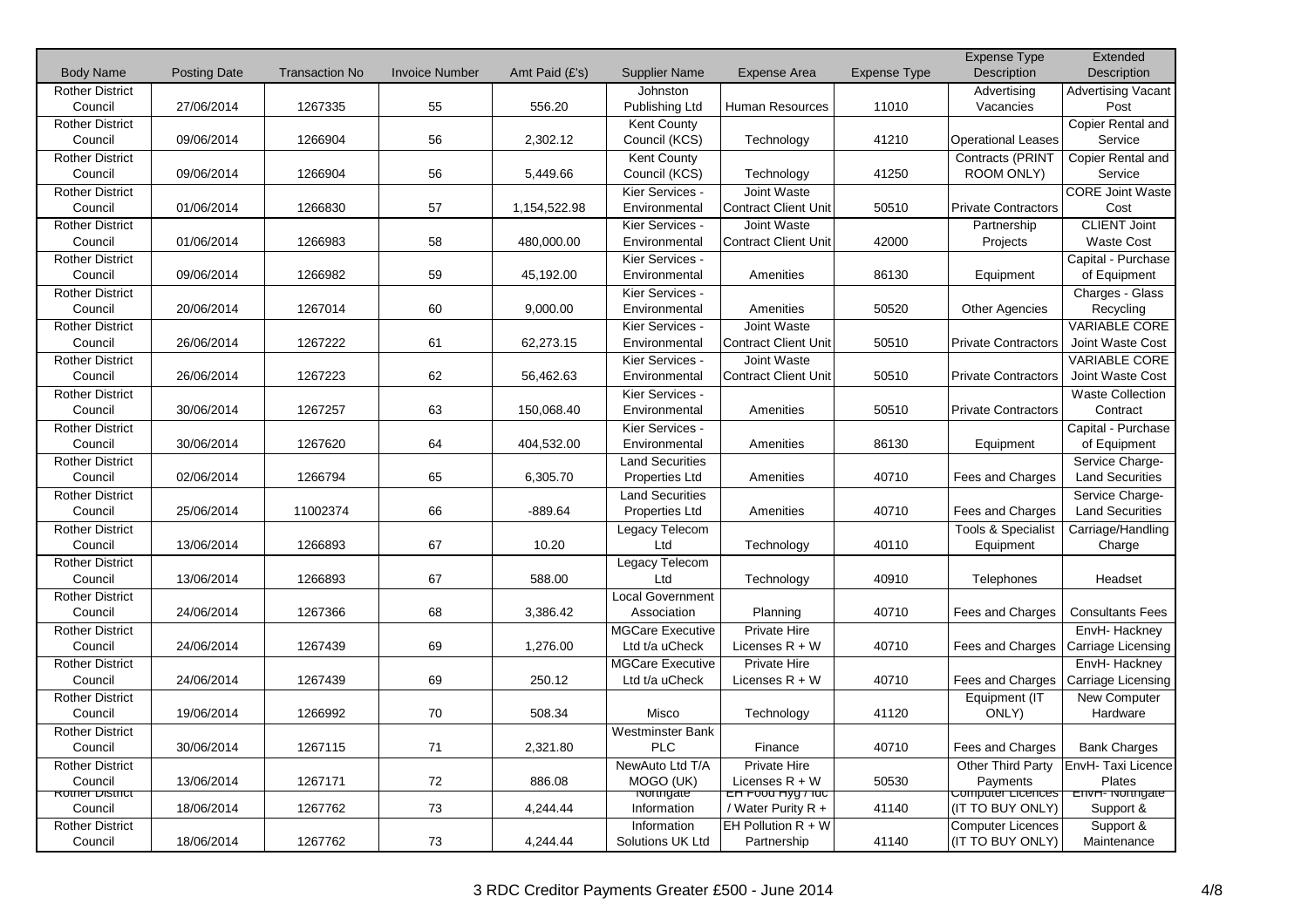|                                   |                     |                       |                       |                |                         |                          |                     | <b>Expense Type</b>             | Extended                           |
|-----------------------------------|---------------------|-----------------------|-----------------------|----------------|-------------------------|--------------------------|---------------------|---------------------------------|------------------------------------|
| <b>Body Name</b>                  | <b>Posting Date</b> | <b>Transaction No</b> | <b>Invoice Number</b> | Amt Paid (£'s) | <b>Supplier Name</b>    | <b>Expense Area</b>      | <b>Expense Type</b> | Description                     | Description                        |
| <b>Rother District</b>            |                     |                       |                       |                | Information             |                          |                     | Computer Licences               | Support &                          |
| Council                           | 18/06/2014          | 1267762               | 73                    | 4,244.44       | Solutions UK Ltd        | #N/A                     | 41140               | (IT TO BUY ONLY)                | Maintenance                        |
| <b>Rother District</b>            |                     |                       |                       |                | Information             | Private Hire             |                     | <b>Computer Licences</b>        | Support &                          |
| Council                           | 18/06/2014          | 1267762               | 73                    | 4,244.44       | Solutions UK Ltd        | Licenses $R + W$         | 41140               | (IT TO BUY ONLY)                | Maintenance                        |
| <b>Rother District</b>            |                     |                       |                       |                | Information             | Services Admin R         |                     | <b>Computer Licences</b>        | Support &                          |
| Council                           | 18/06/2014          | 1267762               | 73                    | 5,986.66       | Solutions UK Ltd        | + W Partnership          | 41140               | (IT TO BUY ONLY)                | Maintenance                        |
| <b>Rother District</b>            |                     |                       |                       |                | Nutra Plumbing          |                          |                     |                                 | <b>Disabled Facilities</b>         |
| Council                           | 02/06/2014          | 1266517               | 74                    | 770.00         | and Heating Ltd         | Housing                  | 89200               | <b>DFG Assistance</b>           | Grant                              |
| <b>Rother District</b>            |                     |                       | 75                    |                | Nutra Plumbing          |                          |                     |                                 | <b>Disabled Facilities</b>         |
| Council                           | 11/06/2014          | 1266755               |                       | 4,000.00       | and Heating Ltd         | Housing                  | 89200               | <b>DFG Assistance</b>           | Grant                              |
| <b>Rother District</b><br>Council | 13/06/2014          | 1267251               | 76                    | 540.00         | O <sub>2</sub> (UK) Ltd | Technology               | 40920               | <b>Mobile Phones</b>            | Purchase of mobile<br>phones       |
| <b>Rother District</b>            |                     |                       |                       |                |                         |                          |                     |                                 |                                    |
| Council                           | 30/06/2014          | 1269312               | 77                    | 510.00         | Optevia Limited         | Technology               | 40110               | Tools & Specialist<br>Equipment | Purchase of Tools                  |
| <b>Rother District</b>            |                     |                       |                       |                | Peter Brett             |                          |                     |                                 |                                    |
| Council                           | 24/06/2014          | 1267367               | 78                    | 10,761.60      | Associates LLP          | Planning                 | 40710               | Fees and Charges                | <b>Consultants Fees</b>            |
|                                   |                     |                       |                       |                | Phoenix Fire Risk       |                          |                     |                                 |                                    |
| <b>Rother District</b><br>Council | 14/06/2014          | 1266883               | 79                    | 840.00         | Assessment              | <b>Human Resources</b>   | 40110               | Tools & Specialist<br>Equipment | Health and Safety<br>Act Equipment |
| <b>Rother District</b>            |                     |                       |                       |                | and Event Safety        |                          |                     | Grants - Other                  |                                    |
| Council                           | 16/06/2014          | 1267328               | 80                    | 1,420.80       | Ltd                     | Regeneration             | 50410               | Organisations                   | <b>Bexhill Marketing</b>           |
| <b>Rother District</b>            |                     |                       |                       |                | <b>Pitney Bowes</b>     |                          |                     |                                 |                                    |
| Council                           | 06/06/2014          | 1266908               | 81                    | 948.50         | <b>Purchase Power</b>   | Corporate<br>Resources   | 40710               | Fees and Charges                | franking machine<br>costs          |
| <b>Rother District</b>            |                     |                       |                       |                |                         |                          |                     |                                 | Homelessness                       |
| Council                           | 02/06/2014          | 1266556               | 82                    | 1,100.00       | Pride n Property        | Housing                  | 50530               | Other Third Party<br>Payments   | <b>Prevention Projects</b>         |
| <b>Rother District</b>            |                     |                       |                       |                | <b>Rentokil Pest</b>    | <b>EH Pest Control R</b> |                     |                                 |                                    |
| Council                           | 13/06/2014          | 1267295               | 83                    | 4,144.00       | Control                 | + W Partnership          | 40710               | Fees and Charges                | provided by Not<br>For Profit      |
| <b>Rother District</b>            |                     |                       |                       |                |                         |                          |                     | Maintenance (IT                 | Scanner                            |
| Council                           | 17/06/2014          | 1267018               | 84                    | 1,908.00       | <b>Repropoint Ltd</b>   | Technology               | 41100               | ONLY)                           | Maintenance                        |
| <b>Rother District</b>            |                     |                       |                       |                | <b>Citizens Advice</b>  |                          |                     | Assoc et al                     | Bexhill and Rother                 |
| Council                           | 24/06/2014          | 1267025               | 85                    | 20,900.00      | <b>Bureau</b>           | Finance                  | 50310               | (Committee                      | CAB                                |
| <b>Rother District</b>            |                     |                       |                       |                |                         |                          |                     | Mtce,                           | Materials - Build                  |
| Council                           | 30/06/2014          | 1267405               | 86                    | 28.69          | Rye Hire Ltd            | Amenities                | 20110               | Refurbishment                   | Maint                              |
| <b>Rother District</b>            |                     |                       |                       |                |                         |                          |                     | Mtce,                           | Materials - Build                  |
| Council                           | 30/06/2014          | 1267405               | 86                    | 518.40         | Rye Hire Ltd            | Amenities                | 20110               | Refurbishment                   | Maint                              |
| <b>Rother District</b>            |                     |                       |                       |                |                         |                          |                     | Mtce,                           | Materials - Build                  |
| Council                           | 30/06/2014          | 1267414               | 87                    | 518.40         | Rye Hire Ltd            | Amenities                | 20110               | Refurbishment                   | Maint                              |
| <b>Rother District</b>            |                     |                       |                       |                |                         |                          |                     |                                 |                                    |
| Council                           | 26/06/2014          | 1268103               | 88                    | 9,000.00       | Savills (UK) Ltd        | Regeneration             | 40710               | Fees and Charges                | <b>Consultants Fees</b>            |
| <b>Rother District</b>            |                     |                       |                       |                |                         | (WEALDEN ONLY)           |                     | Tools & Specialist              |                                    |
| Council                           | 09/06/2014          | 1267008               | 89                    | 2,416.50       | Sign Genie Ltd          | + W Partnership          | 40110               | Equipment                       | Purchase of Signs                  |
| <b>Rother District</b>            |                     |                       |                       |                | Accommodation           |                          |                     |                                 | Bed and Breakfast                  |
| Council                           | 02/06/2014          | 1266728               | 90                    | 588.00         | Providers Ltd           | Housing                  | 40710               | Fees and Charges                | Accom - misc.                      |
| <b>Rother District</b>            |                     |                       |                       |                | Solutions               |                          |                     |                                 | Bed and Breakfast                  |
| Council                           | 02/06/2014          | 1266729               | 91                    | 504.00         | Accommodation           | Housing                  | 40710               | Fees and Charges                | Accom - misc.                      |
| <b>Rother District</b>            |                     |                       |                       |                | Accommodation           |                          |                     |                                 | <b>Bed and Breakfast</b>           |
| Council                           | 09/06/2014          | 1267062               | 92                    | 588.00         | Providers Ltd           | Housing                  | 40710               | Fees and Charges                | Accom - misc.                      |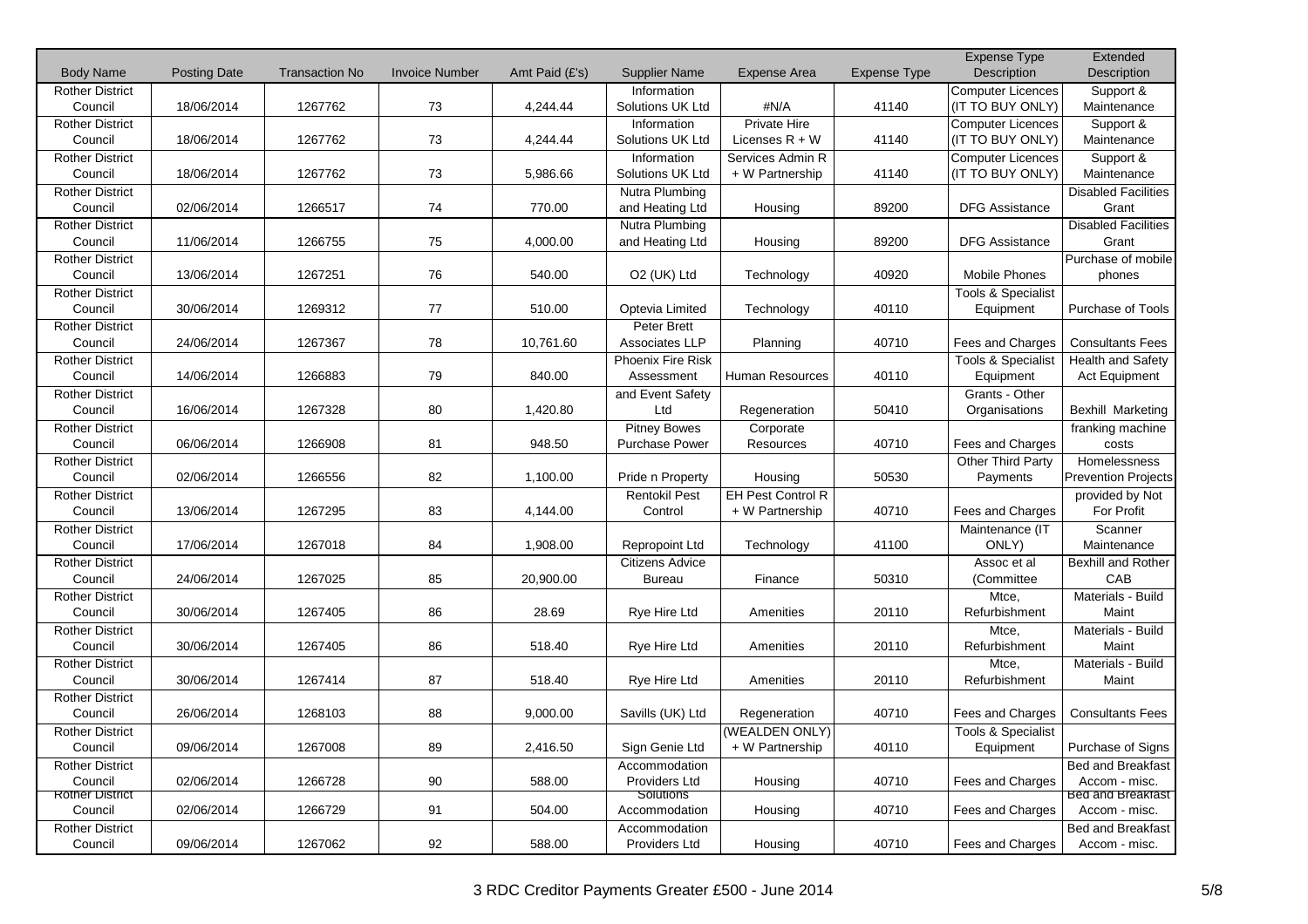|                                   |                     |                       |                       |                |                                |                     |                     | Expense Type               | Extended                                  |
|-----------------------------------|---------------------|-----------------------|-----------------------|----------------|--------------------------------|---------------------|---------------------|----------------------------|-------------------------------------------|
| <b>Body Name</b>                  | <b>Posting Date</b> | <b>Transaction No</b> | <b>Invoice Number</b> | Amt Paid (£'s) | <b>Supplier Name</b>           | <b>Expense Area</b> | <b>Expense Type</b> | Description                | Description                               |
| <b>Rother District</b>            |                     |                       |                       |                | Accommodation                  |                     |                     |                            | <b>Bed and Breakfast</b>                  |
| Council                           | 09/06/2014          | 1267064               | 93                    | 504.00         | Providers Ltd                  | Housing             | 40710               | Fees and Charges           | Accom - misc.                             |
| <b>Rother District</b><br>Council | 16/06/2014          | 1267063               | 94                    | 588.00         | Accommodation<br>Providers Ltd |                     | 40710               | <b>Fees and Charges</b>    | <b>Bed and Breakfast</b><br>Accom - misc. |
|                                   |                     |                       |                       |                |                                | Housing             |                     |                            |                                           |
| <b>Rother District</b><br>Council | 16/06/2014          | 1267065               | 95                    | 504.00         | Accommodation<br>Providers Ltd | Housing             | 40710               | Fees and Charges           | <b>Bed and Breakfast</b><br>Accom - misc. |
| <b>Rother District</b>            |                     |                       |                       |                |                                |                     |                     |                            |                                           |
| Council                           | 23/06/2014          | 1267419               | 96                    | 588.00         | Accommodation<br>Providers Ltd | Housing             | 40710               | Fees and Charges           | Bed and Breakfast<br>Accom - misc.        |
| <b>Rother District</b>            |                     |                       |                       |                | Accommodation                  |                     |                     |                            | <b>Bed and Breakfast</b>                  |
| Council                           | 23/06/2014          | 1267420               | 97                    | 504.00         | <b>Providers Ltd</b>           | Housing             | 40710               | Fees and Charges           | Accom - misc.                             |
| <b>Rother District</b>            |                     |                       |                       |                | Accommodation                  |                     |                     |                            | Bed and Breakfast                         |
| Council                           | 30/06/2014          | 1267681               | 98                    | 588.00         | Providers Ltd                  | Housing             | 40710               | Fees and Charges           | Accom - misc.                             |
| <b>Rother District</b>            |                     |                       |                       |                | Accommodation                  |                     |                     |                            | Bed and Breakfast                         |
| Council                           | 30/06/2014          | 1267683               | 99                    | 504.00         | Providers Ltd                  | Housing             | 40710               | Fees and Charges           | Accom - misc.                             |
| <b>Rother District</b>            |                     |                       |                       |                | Sound Advice P.A.              |                     |                     |                            | Work by Outside                           |
| Council                           | 09/06/2014          | 1266790               | 100                   | 4,452.00       | Installations Ltd              | Technology          | 50510               | <b>Private Contractors</b> | Contractors                               |
| <b>Rother District</b>            |                     |                       |                       |                | South East Water               | Corporate           |                     |                            |                                           |
| Council                           | 26/06/2014          | 1267415               | 101                   | 1,215.00       | Ltd                            | Resources           | 40710               | Fees and Charges           | <b>Consultants Fees</b>                   |
| <b>Rother District</b>            |                     |                       |                       |                | Marketing Ltd T/A              |                     |                     |                            | Mens Protective-                          |
| Council                           | 30/06/2014          | 1267411               | 102                   | 685.80         | GP PromoWear                   | Amenities           | 40310               | Clothing, Uniforms         | Other                                     |
| <b>Rother District</b>            |                     |                       |                       |                | Southern Mobility              |                     |                     |                            | <b>Disabled Facilities</b>                |
| Council                           | 21/06/2014          | 1267481               | 103                   | 1,833.60       | Centres Ltd                    | Housing             | 89200               | <b>DFG Assistance</b>      | Grant                                     |
| <b>Rother District</b>            |                     |                       |                       |                |                                |                     |                     |                            |                                           |
| Council                           | 02/06/2014          | 1266760               | 104                   | 207.71         | Southern Water                 | Amenities           | 20410               | Premises-Water             | <b>Water Charges</b>                      |
| <b>Rother District</b>            |                     |                       |                       |                |                                |                     |                     | Premises-                  |                                           |
| Council                           | 02/06/2014          | 1266760               | 104                   | 374.50         | Southern Water                 | Amenities           | 20510               | Sewerage                   | Sewage Charges                            |
| <b>Rother District</b>            |                     |                       |                       |                |                                |                     |                     | Premises-                  |                                           |
| Council                           | 05/06/2014          | 1266887               | 105                   | 602.08         | Southern Water                 | Amenities           | 20510               | Sewerage                   | Sewage Charges                            |
| <b>Rother District</b>            |                     |                       |                       |                |                                |                     |                     | Premises-                  |                                           |
| Council                           | 05/06/2014          | 1266889               | 106                   | 512.05         | Southern Water                 | Amenities           | 20510               | Sewerage                   | Sewage Charges                            |
| <b>Rother District</b>            |                     |                       |                       |                |                                |                     |                     |                            |                                           |
| Council                           | 06/06/2014          | 1266903               | 107                   | 1,044.75       | Southern Water                 | Amenities           | 20410               | Premises-Water             | <b>Water Charges</b>                      |
| <b>Rother District</b>            |                     |                       |                       |                |                                |                     |                     | Premises-                  |                                           |
| Council                           | 06/06/2014          | 1266903               | 107                   | 1,876.67       | Southern Water                 | Amenities           | 20510               | Sewerage                   | Sewage Charges                            |
| <b>Rother District</b>            |                     |                       |                       |                |                                |                     |                     |                            |                                           |
| Council                           | 19/06/2014          | 1267184               | 108                   | 305.98         | Southern Water                 | Amenities           | 20410               | Premises-Water             | <b>Water Charges</b>                      |
| <b>Rother District</b><br>Council | 19/06/2014          | 1267184               | 108                   | 551.19         | Southern Water                 | Amenities           | 20510               | Premises-                  | Sewage Charges                            |
| <b>Rother District</b>            |                     |                       |                       |                |                                |                     |                     | Sewerage                   |                                           |
| Council                           | 23/06/2014          | 11002373              | 109                   | $-1,164.89$    | Southern Water                 | Amenities           | 20410               | Premises-Water             | <b>Water Charges</b>                      |
| <b>Rother District</b>            |                     |                       |                       |                |                                |                     |                     | Premises-                  |                                           |
| Council                           | 23/06/2014          | 11002373              | 109                   | $-2,198.95$    | Southern Water                 | Amenities           | 20510               | Sewerage                   | Sewage Charges                            |
| <b>ROTHER DISTRICT</b>            |                     |                       |                       |                | <b>Specialist Hygiene</b>      |                     |                     | Premises-Creaning          | <del>Puolic</del>                         |
| Council                           | 01/06/2014          | 1268857               | 110                   | 17,713.39      | Services Ltd                   | Amenities           | 20810               | Contractor                 | Conveniences                              |
| <b>Rother District</b>            |                     |                       |                       |                |                                |                     |                     |                            |                                           |
| Council                           | 23/06/2014          | 1267112               | 111                   | 5.00           | <b>Stad Oostende</b>           | Finance             | 40710               | Fees and Charges           | <b>Bank Charges</b>                       |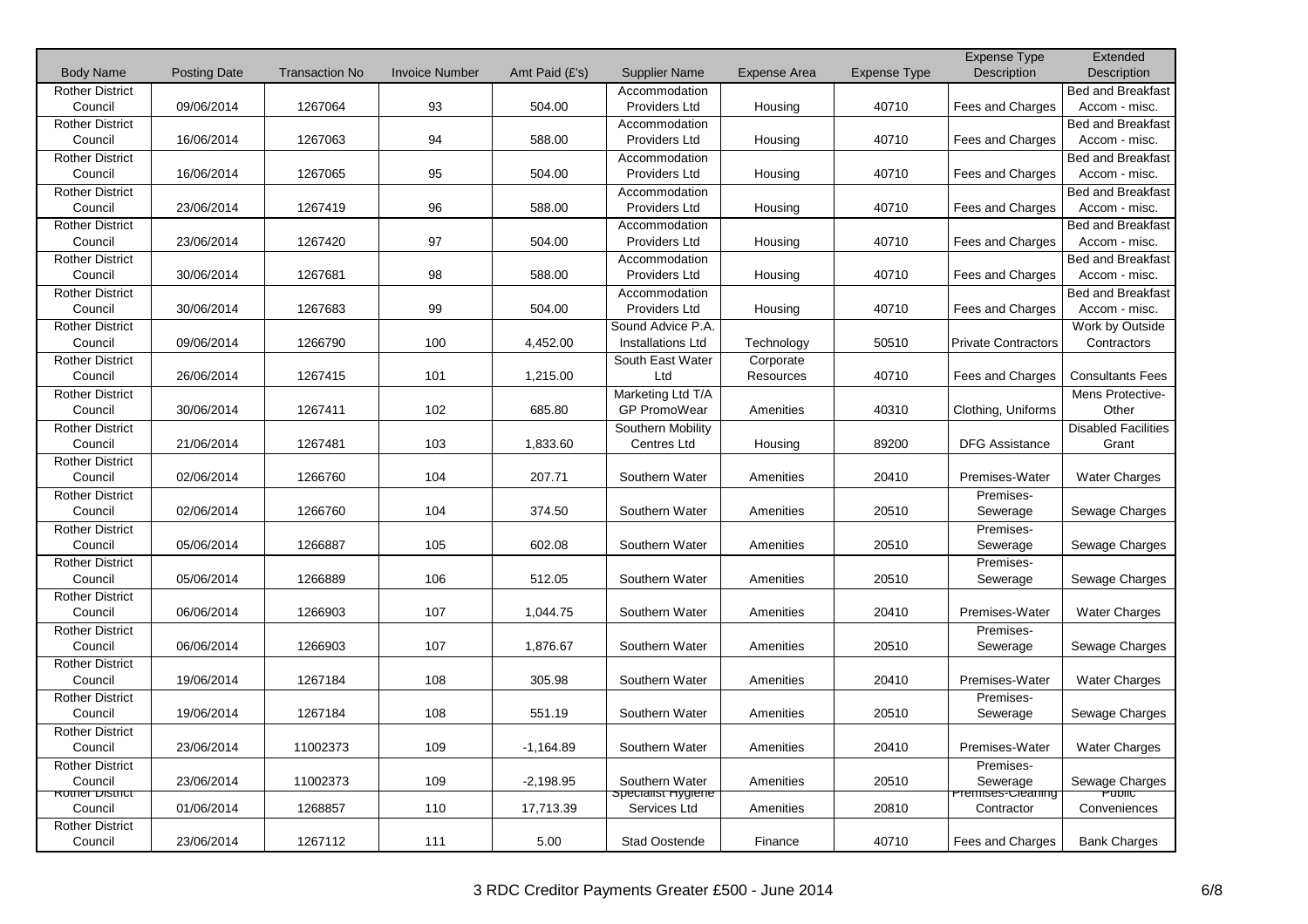|                                   |                     |                       |                       |                |                           |                                   |              | <b>Expense Type</b>           | Extended                  |
|-----------------------------------|---------------------|-----------------------|-----------------------|----------------|---------------------------|-----------------------------------|--------------|-------------------------------|---------------------------|
| <b>Body Name</b>                  | <b>Posting Date</b> | <b>Transaction No</b> | <b>Invoice Number</b> | Amt Paid (£'s) | <b>Supplier Name</b>      | <b>Expense Area</b>               | Expense Type | <b>Description</b>            | <b>Description</b>        |
| <b>Rother District</b>            |                     |                       |                       |                |                           |                                   |              | Partnership                   | Interreg 4 Claim          |
| Council                           | 23/06/2014          | 1267112               | 111                   | 44,850.31      | Stad Oostende             | Regeneration                      | 42000        | Projects                      | Pmt to Oostende           |
| <b>Rother District</b>            |                     |                       |                       |                | Streetmaster              |                                   |              | <b>Tools &amp; Specialist</b> | Purchase of Seat          |
| Council                           | 04/06/2014          | 1266792               | 112                   | 1,173.60       | (South Wales) Ltd         | Amenities                         | 40110        | Equipment                     | <b>Benches</b>            |
| <b>Rother District</b>            |                     |                       |                       |                | Streetmaster              |                                   |              |                               | Packaging of              |
| Council                           | 04/06/2014          | 1266792               | 112                   | 141.60         | (South Wales) Ltd         | Amenities                         | 40810        | Postages                      | Equipm                    |
| <b>Rother District</b>            |                     |                       |                       |                | Workshop                  |                                   |              |                               | <b>Water Feature</b>      |
| Council                           | 05/06/2014          | 1267138               | 113                   | 1,188.48       | (Maintenance) Ltd         | Amenities                         | 50510        | <b>Private Contractors</b>    | Maintenance               |
| <b>Rother District</b>            |                     |                       |                       |                | The Miles                 |                                   |              | Subscriptions to              | Subscription to           |
| Council                           | 09/06/2014          | 1266882               | 114                   | 2,815.20       | Consultancy Ltd           | Human Resources                   | 40750        | Organisations                 | Organisations             |
| <b>Rother District</b><br>Council | 30/06/2014          | 1267248               | 115                   | 679.49         |                           | The Roman Group   Human Resources | 40110        | <b>Tools &amp; Specialist</b> | Health and Safety         |
|                                   |                     |                       |                       |                |                           |                                   |              | Equipment                     | <b>Act Equipment</b>      |
| <b>Rother District</b><br>Council | 23/06/2014          | 1267235               | 116                   | 2,062.50       | <b>Tiger Tees Ltd</b>     | <b>Customer Help</b><br>Points    | 20610        | <b>Premises-Rents</b>         | <b>Rents-CHP Battle</b>   |
|                                   |                     |                       |                       |                | Virtual Mail Room         |                                   |              |                               | Postages - Virtual        |
| <b>Rother District</b><br>Council | 30/06/2014          | 1267448               | 117                   | 4,579.64       | Ltd                       | Finance                           | 40810        | Postages                      | Mail Room                 |
| <b>Rother District</b>            |                     |                       |                       |                | <b>Wipeout Cleaning</b>   |                                   |              | Mtce,                         | <b>Specified Repairs</b>  |
| Council                           | 19/06/2014          | 1267404               | 118                   | 2,000.00       | Ltd                       | Amenities                         | 20110        | Refurbishment                 | and Works listed          |
| <b>Rother District</b>            |                     |                       |                       |                | Xylem Water               |                                   |              | Mtce,                         | Tanks-                    |
| Council                           | 26/06/2014          | 1267333               | 119                   | 808.38         | Solutions UK Ltd          | Amenities                         | 20110        | Refurbishment                 | Service/Repa              |
| <b>Rother District</b>            |                     |                       |                       |                | <b>Her Majestys Court</b> |                                   |              |                               |                           |
| Council                           | 23/06/2014          | 1267111               | 120                   | 1,422.00       | Service                   | Finance                           | 40710        | Fees and Charges              | <b>Court Costs/Fees</b>   |
| <b>Rother District</b>            |                     |                       |                       |                | <b>Valuation Office</b>   | Corporate                         |              |                               |                           |
| Council                           | 20/06/2014          | 1267329               | 121                   | 1,980.00       | Agency                    | Resources                         | 40710        | Fees and Charges              | <b>Valuation Services</b> |
| <b>Rother District</b>            |                     |                       |                       |                | Barry Freeman and         |                                   |              | Mtce,                         |                           |
| Council                           | 09/06/2014          | 1266875               | 122                   | 1,474.00       | Sons                      | Amenities                         | 20110        | Refurbishment                 | <b>Painting Works</b>     |
| <b>Rother District</b>            |                     |                       |                       |                | Barry Freeman and         |                                   |              | Mtce,                         |                           |
| Council                           | 24/06/2014          | 1267144               | 123                   | 2,585.00       | Sons                      | Amenities                         | 20110        | Refurbishment                 | <b>Painting Works</b>     |
| <b>Rother District</b>            |                     |                       |                       |                |                           |                                   |              | Mtce,                         |                           |
| Council                           | 09/06/2014          | 1266919               | 124                   | 1,836.00       | Colin A May               | Amenities                         | 20110        | Refurbishment                 | <b>Painting Works</b>     |
| <b>Rother District</b>            |                     |                       |                       |                |                           |                                   |              | Mtce.                         |                           |
| Council                           | 09/06/2014          | 1266920               | 125                   | 504.00         | Colin A May               | Amenities                         | 20110        | Refurbishment                 | <b>Painting Works</b>     |
| <b>Rother District</b>            |                     |                       |                       |                |                           |                                   |              | Mtce,                         |                           |
| Council                           | 09/06/2014          | 1266922               | 126                   | 696.00         | Colin A May               | Amenities                         | 20110        | Refurbishment                 | <b>Painting Works</b>     |
| <b>Rother District</b>            |                     |                       |                       |                |                           |                                   |              | Mtce,                         |                           |
| Council                           | 09/06/2014          | 1266923               | 127                   | 816.00         | Colin A May               | Amenities                         | 20110        | Refurbishment                 | <b>Painting Works</b>     |
| <b>Rother District</b>            |                     |                       |                       |                | Hailsham Roadway          |                                   |              | Mtce,                         |                           |
| Council                           | 19/06/2014          | 1267034               | 128                   | 922.80         | <b>Construction Ltd</b>   | Amenities                         | 20110        | Refurbishment                 | <b>Resurfacing Works</b>  |
| <b>Rother District</b>            |                     |                       |                       |                | Hailsham Roadway          |                                   |              | Mtce,                         |                           |
| Council                           | 19/06/2014          | 1267035               | 129                   | 1,147.20       | <b>Construction Ltd</b>   | Amenities                         | 20110        | Refurbishment                 | <b>Resurfacing Works</b>  |
| <b>Rother District</b>            |                     |                       |                       |                | J Akehurst Plant          |                                   |              | Mtce,                         | <b>Specified Repairs</b>  |
| Council                           | 18/06/2014          | 1267236               | 130                   | 4,262.40       | Hire                      | Amenities                         | 20110        | Refurbishment                 | and Works listed          |
| <b>Rother District</b>            |                     |                       |                       |                | Royal Mail Group          | Corporate                         |              |                               | Response Service -        |
| Council                           | 30/06/2014          | 1267488               | 131                   | 843.70         | Ltd                       | Resources                         | 40810        | Postages                      | Royal Mail Chg            |
| <b>Rother District</b>            |                     |                       |                       |                | East Sussex               | Policy and                        |              |                               | Communications -          |
| Council                           | 02/06/2014          | 1266682               | 132                   | 4,200.00       | <b>County Council</b>     | Performance Unit                  | 40710        | Fees and Charges              | Officer costs             |